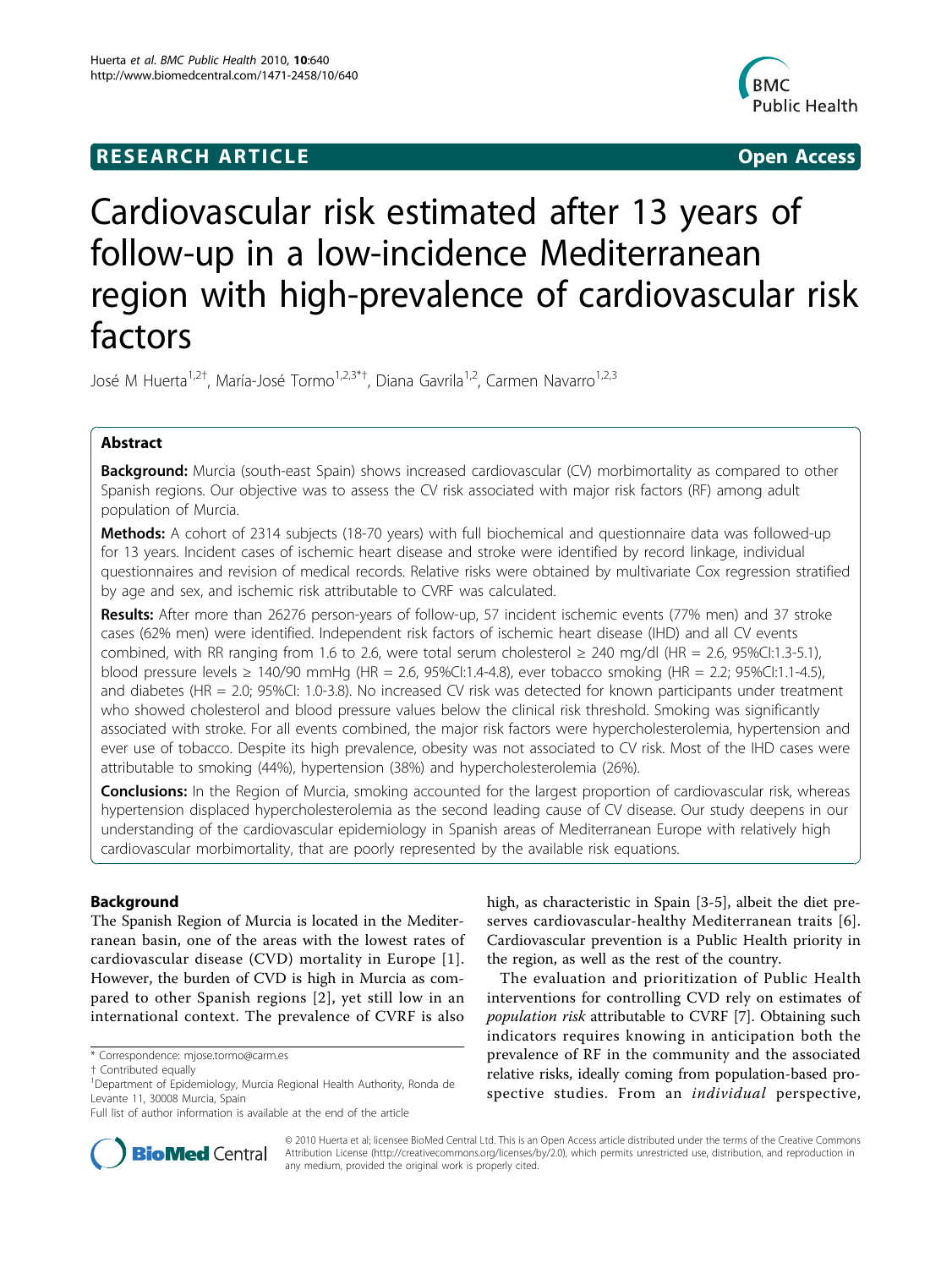<span id="page-1-0"></span>however, charts of coronary risk are used to predict the chance of suffering a CV event within a certain period of time [[8-10](#page-8-0)]. Those nowadays available in Spain, however, rely on risk estimates available for the USA (REGI-COR) [[8\]](#page-8-0) or European (SCORE) [[9](#page-8-0)] populations. Both, REGICOR and SCORE are calibrations of the Framingham and SCORE risk functions, respectively, but only the first has been validated for use in Spain [\[11](#page-8-0)]. However, a specific risk chart for the country is not yet available that takes regional variability into account, in spite of the reiterated claims that risks systematically used in clinical practice [\[8](#page-8-0)-[10](#page-8-0)] overestimate the CV risk of the Spanish population [[11](#page-8-0),[12](#page-8-0)].

The scarce prospective literature available in Spain [[13,14](#page-8-0)] confirms an elevated IHD risk for hypercholesterolemia and tobacco smoking, whereas associations for hypertension, overweight or diabetes are less consistent.

The objective of the present study was to estimate specific CVD risk associated with major CVRF and the attributable risk of IHD in a representative sample of population from Murcia [\[15](#page-8-0)].

## Methods

#### Study sample and design

This longitudinal prospective population-based study comprises a cohort of 3089 men and women, aged 18- 70 years, who were recruited from November 1991 until March 1993. A random representative sample of the Murcia population was selected with clustering by (administrative) health area and sampling quota were defined by type of residence (rural/urban), age group and sex, with the aim of surveying the regional prevalence of CVRF. Participants were contacted by mail, telephone or home visit. Baseline questionnaire information was obtained on clinical and lifestyle characteristics and subjects were invited to undergo a physical examination. Furthermore, 78% of participants provided a fasting blood sample for serum lipid analysis (Figure 1). A more detailed description of the methodology has been published elsewhere [[15](#page-8-0)].

All participants voluntarily agreed to take part in the study, in compliance with the Declaration of Helsinki. The information collected was treated as confidential and the databases were registered at the Spanish Data Protection Authority as stipulated by law. The study was conducted with the approval of the Ethics Committee of the Virgen de la Arrixaca Hospital (Murcia), the main regional hospital.

## Baseline data collection

A questionnaire administered by trained personnel was used to gather information on sociodemographic, lifestyle and health-related factors. Interviews took place in primary care institutions and local public centers.



Questions on medical history and smoking habit included were those of the MONICA study [[16](#page-8-0)]. The highest academic attainment of participants (illiterate, non-primary, primary, secondary, or higher) was registered. Recent physical activity for the last two weeks was assessed by asking the frequency and duration of moderate and vigorous sporting activities, by separate, using a validated questionnaire [\[17](#page-8-0)]. During a physical examination, participants had their blood pressure measured and height and weight registered according to MONICA standards. Calibrated mercury sphygmomanometers (Riester 660/306, model Diplomat, Germany) were used for blood pressure measurement and systolic and diastolic values were defined as the mean of two consecutive readings. Weight and height were assessed for subjects barefoot in light clothing, using calibrated equipment. Body mass index (BMI) was calculated as weight (in kg) divided by square height (in m).

Total serum cholesterol and triglyceride concentrations were analysed by enzymatic methods in a Hitachi autoanalyzer (model 717) at the Department of Clinical Biochemistry of the Virgen de la Arrixaca University Hospital (Murcia). The apparatus coefficients of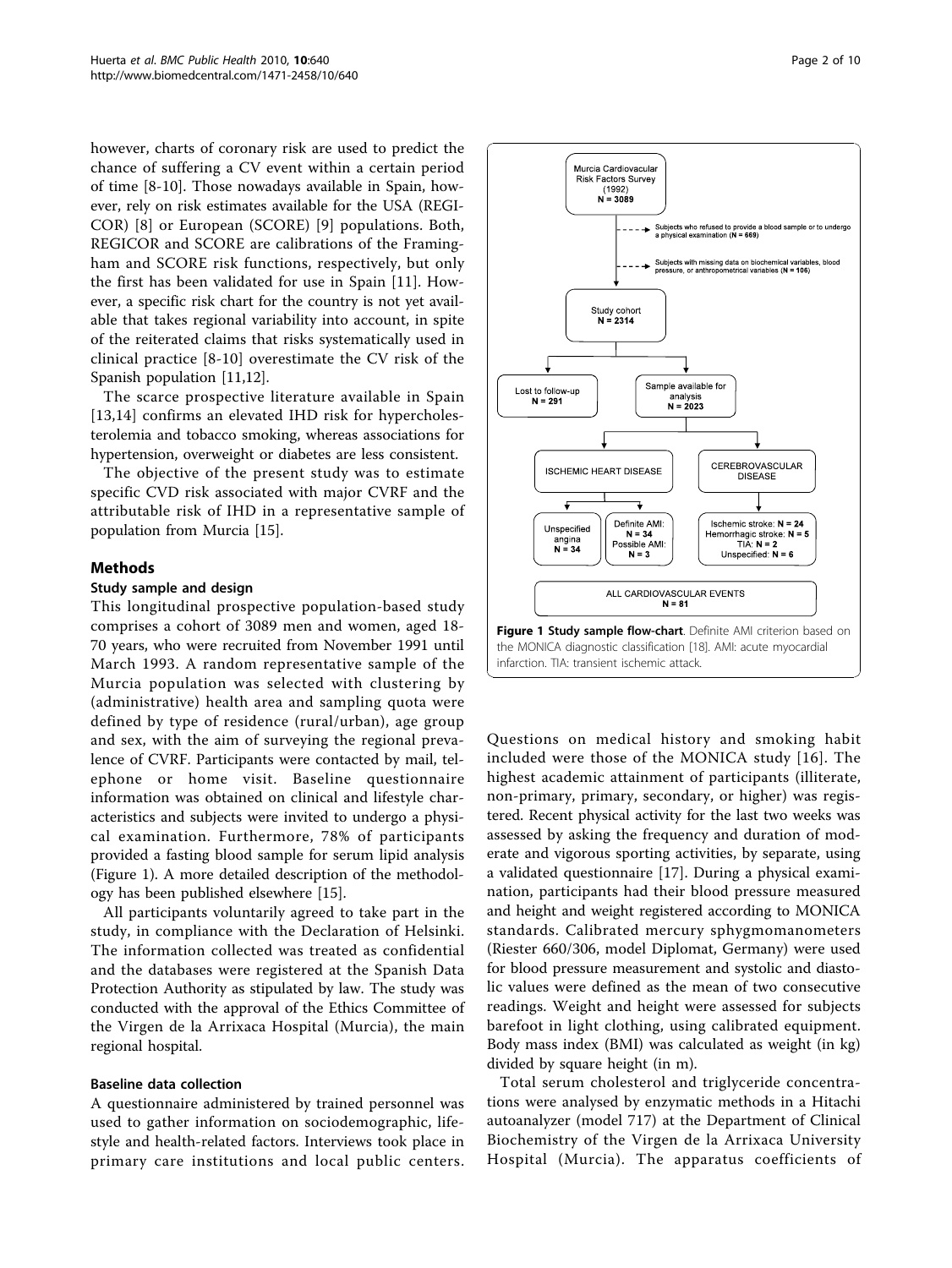variation were 3.0-3.8% for total cholesterol and 2.1- 2.2% for triglycerides.

#### Definition of risk factors

Hypercholesterolemia was defined as total serum cholesterol ≥240 mg/dl (6.2 mmol/l), a previous diagnosis of elevated cholesterol or prescribed use of lipid-lowering drugs. Hypertriglyceridemia was defined as serum triglycerides  $\geq$ 150 mg/dl (1.7 mmol/l). Hypertension was defined as mean systolic blood pressure ≥140 mmHg or mean diastolic blood pressure ≥90 mmHg, a previous diagnosis of hypertension or use of anti-hypertensive medication. 'Ever smokers' included current and former smokers. Diabetes and use of anti-diabetic drugs were self-reported. Normal weight (<25 kg/m $^2$ ), overweight (25-29.9 kg/m<sup>2</sup>) and obesity (≥30 kg/m<sup>2</sup>) were defined according to BMI.

#### Follow-up and identification of CVD cases

Retrospective information on newly diagnosed cases of angina, AMI and stroke, and vital status of the cohort, was collected between November 2005 and June 2006 for more than 99% of the sample, completing a mean follow-up of 13.1  $(\pm 1.5)$  years. Occurrence and dates of new cardiovascular events were recorded for 2023 participants after excluding subjects with missing data on study variables ( $N = 775$ ) and those lost to follow-up ( $N$  $= 291; 12.6\%).$ 

The identification of cases was carried out through a multiple strategy: a) contact with participants by postal or telephone interview to register self-reported risk factors or CV events diagnosed by a physician, and dates and causes of hospital admissions during the last ten years; b) record linkage with hospital discharge databases of all public hospitals in Murcia and the regional Mortality Register; c) revision of the medical history of all participants with hospital admission due to any of the following ICD-9 codes: 250-250.93, 272-272.9, 278.0-278.01, 401-405.99, 410-414.9, 420- 429.9, 430-438.9, or 797-799.9; d) revision of the medical history, either in the corresponding primary care centre or the reference hospital, of all dead participants due to any of the following ICD-10 codes: E10- E11.9, E66-E66.9, E78-E78.9, G45-G46.8, I10-I11.9, I20-I25.9, I46-I46.9, I50-I50.9, I61-I64, I67-I67.9, R96- R96.1, or R98, as well as all those participants alive who self-reported any risk factor or CV event in the follow-up interview. Events were classified according to MONICA criteria [\[18](#page-8-0)].

Cases were censored at the date of diagnosis of the CV event. Non-cases were censored at date of a noncardiovascular death or at follow-up data collection.

#### Statistical analyses

The distribution of variables by sex was summarised as median values and interquartile range or percentages. Because of the lack of normality of continuous variables, the Kruskall-Wallis test was used to check for statistical differences in the distribution of data between men and women, whereas  $\chi^2$  test were used to assess whether categorical variables were proportionally distributed by sex.

Hazard ratios (HR) of CVD by levels of risk factors were obtained using Cox regression models with age as the underlying time variable. The proportional-hazards assumption was tested on the basis of Schoenfeld residuals using the estat phtest command in STATA. No significant violations of the proportionality assumption were detected. Due to the limited number of cases among women, sex was used as a stratifying variable in Cox models instead of presenting disaggregated results for men and women. Regression models were further stratified by 5-year age categories in order to account for differences in baseline hazard functions by age group. Trend P values for cholesterol and BMI levels were computed by entering the variables in the models as continuous with increasing categories coded by consecutive integer values. Heterogeneity by sex in CVD risk for each risk factor was established on the basis of the P value of a likelihood ratio test between models with and without the *risk factor*  $\times$  *sex* interaction term.

Prevalent cases of IHD ( $N = 23$ ) were excluded from the analysis of angina and AMI end-points, whereas participants with a prevalent stroke  $(N = 8)$  were excluded from models of cerebro-vascular risk. The analysis of all CV events combined finally excluded all participants with any prevalent CV condition at baseline and censored their follow-up time at the date of diagnosis of the first CV event.

The Population Attributable Risk (PAR) was calculated according to the formula:  $p_E(RR - 1)/(1 + p_E(RR - 1))$ 1)) [[19](#page-8-0)], where  $p_E$  denotes the prevalence of exposition to every individual risk factor based on results of the DINO Study (2002) [[5\]](#page-8-0), the most updated populationbased survey on chronic morbidity available in Murcia, and RR denotes the multivariate-adjusted relative risk as estimated by the HR of multivariate Cox regression in the present study [[15\]](#page-8-0). In order to prevent PAR estimates from being influenced by age, risk factor prevalences were standardised to the age distribution of the Murcia population according to the 2001 census and truncated to the age range of the current study (20-70 years).

All analyses were performed with STATA/SE version 10.1. Level of statistical significance was set at 5%.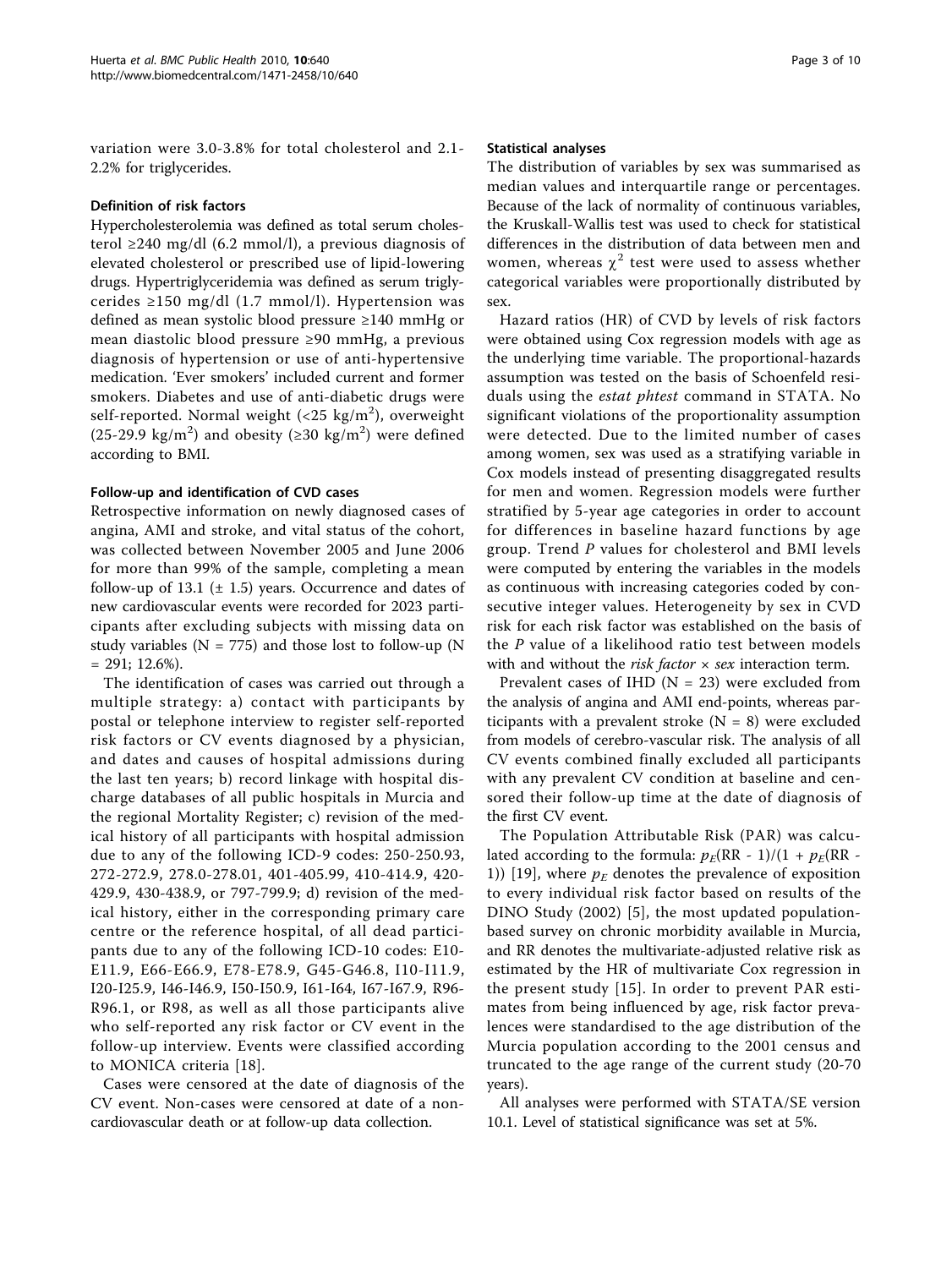#### Results

A total of 71 incident cases of IHD were identified (34 cases of angina and 37 cases of AMI). Fourteen AMI cases (38%) had had a previous episode of angina. Furthermore, a cerebro-vascular event was diagnosed in 37 participants (Figure [1\)](#page-1-0). Three out of four ischemic events (77%) and two out of three stroke cases detected (62%) were in men

Table [1](#page-4-0) summarises relevant clinical variables by sex. On average, participants were middle-aged (≈40 years) and overweight. The distribution of CV risk factors differed by sex, except for self-reported diabetes. Men showed a less favourable lipid profile than women, higher prevalence of hypertension, and more frequently engaged in sporting activities. Among those people that reported being under treatment either for high serum cholesterol or blood pressure, men were more often found uncontrolled. A lower percentage of women had completed secondary or university studies, and fewer women smoked. Although no overall differences in average body mass index were observed by sex, a higher percentage of men were overweight whereas a larger proportion of women were obese.

Table [2](#page-5-0) shows the hazard ratios of cardiovascular events by defined categories of CVRF. Overall, IHD was associated to elevated serum cholesterol and blood pressure levels, diabetes and present or past smoker condition. In separate analyses, higher lipid concentrations were significantly associated with AMI, whereas no factor reached statistical significance as predictor of angina. Smoking was additionally strongly associated to stroke. For all CV events combined, smoking and hypertension were independently and significantly associated with an elevated risk of suffering a CV event of any kind. A possible association with hypertriglyceridemia and diabetes remained above the threshold of, but close to, statistical significance. Overweight or obese participants showed no increased CV risk in this cohort neither in univariate nor in fully adjusted models. Body mass index was also tested as a continuous or binary (non-obese/obese) variable and results did not substantially change. As for gender differences in CV risk profile, heterogeneity by sex was lower for stroke than it was for IHD.

Uncontrolled hypercholesterolemia and hypertension were prognostic of IHD but not stroke (albeit results were suggestive of a higher stroke risk among the hypertensive participants, this association remained non-significant), as shown in Table [3](#page-6-0). As compared to healthy subjects, no increased CV risk was detected for previously diagnosed participants who showed cholesterol and blood pressure values below the clinical threshold.

The estimated population risk attributable to each CVRF (and 95%CI) is presented in Table [4.](#page-6-0) Smoking accounted for the largest proportion of IHD cases (45%), followed by hypertension (33%) and, to a lesser extent, hypercholesterolemia (22%). According to the formula PAR =  $1 - (1 - PAR_{risk factor 1}) \times (1 - PAR_{risk factor})$  $_{\text{tor 2}}$   $\times$  ...  $\times$  (1 - PAR<sub>risk factor n</sub>), it can be estimated that these three factors together account for  $1 - (1 - 0.45) \times$  $(1 - 0.33) \times (1 - 0.22) = 71\% \text{ of HID cases.}$ 

The results of the comparison of baseline characteristics between subjects finally included in the analyses and those who were lost to follow-up is presented as supplementary data [Additional File [1:](#page-8-0) Table S1]. Overall, there were no significant differences between groups except that lost to follow-up participants more frequently smoked and, despite no significant differences in serum cholesterol distributions were found, were less prone to be hypercholesterolemic than participants included in the analysis.

The age-standardised cumulative incidence rates of AMI and stroke in the Murcia population is shown in supplementary data [Additional File [1:](#page-8-0) Table S2]. Men suffered from increased incidence of both conditions to a larger extent than women. Generally men presented higher rates of AMI than stroke, whereas women showed low rates of AMI, and higher incidence of stroke. Truncated age-standardised incidence AMI rates per 100000 person-years were 403 in men and 124 in women for the 35-64 years age range. Incidence rates of stroke for the same age group were 243 and 221 per 100000 person-years for men and women, respectively.

#### **Discussion**

CVD remain as the leading cause of mortality in Spain [[20\]](#page-8-0), and Murcia, despite its Mediterranean location, shows incidence and mortality rates of CVD above the Spanish average [[2,21,22\]](#page-8-0). In the present study, agestandardised incidence AMI rates were higher than previously reported by the IBERICA Study (1997-1998), a population-based registry of AMI [[2\]](#page-8-0). However, coronary mortality is decreasing in Spain, and the high rates found in the present study would partly reflect this more unfavourable CV pattern of the past decade [[21,23\]](#page-8-0).

Our analysis revealed that hypertension and tobacco use are the most important CVRF in Murcia. Furthermore, hypercholesterolemia and diabetes were associated to IHD, and hypertriglyceridemia to AMI. The baseline prevalence of hypertension in Murcia was below the country average, but there was a larger proportion of current smokers [[3](#page-8-0),[24](#page-8-0)]. During the 1992-2002 period there was an overall favourable evolution of the CV risk profile of the population, with significant reductions in the prevalence of smoking and hypertension, increased percentage of people engaging in regular physical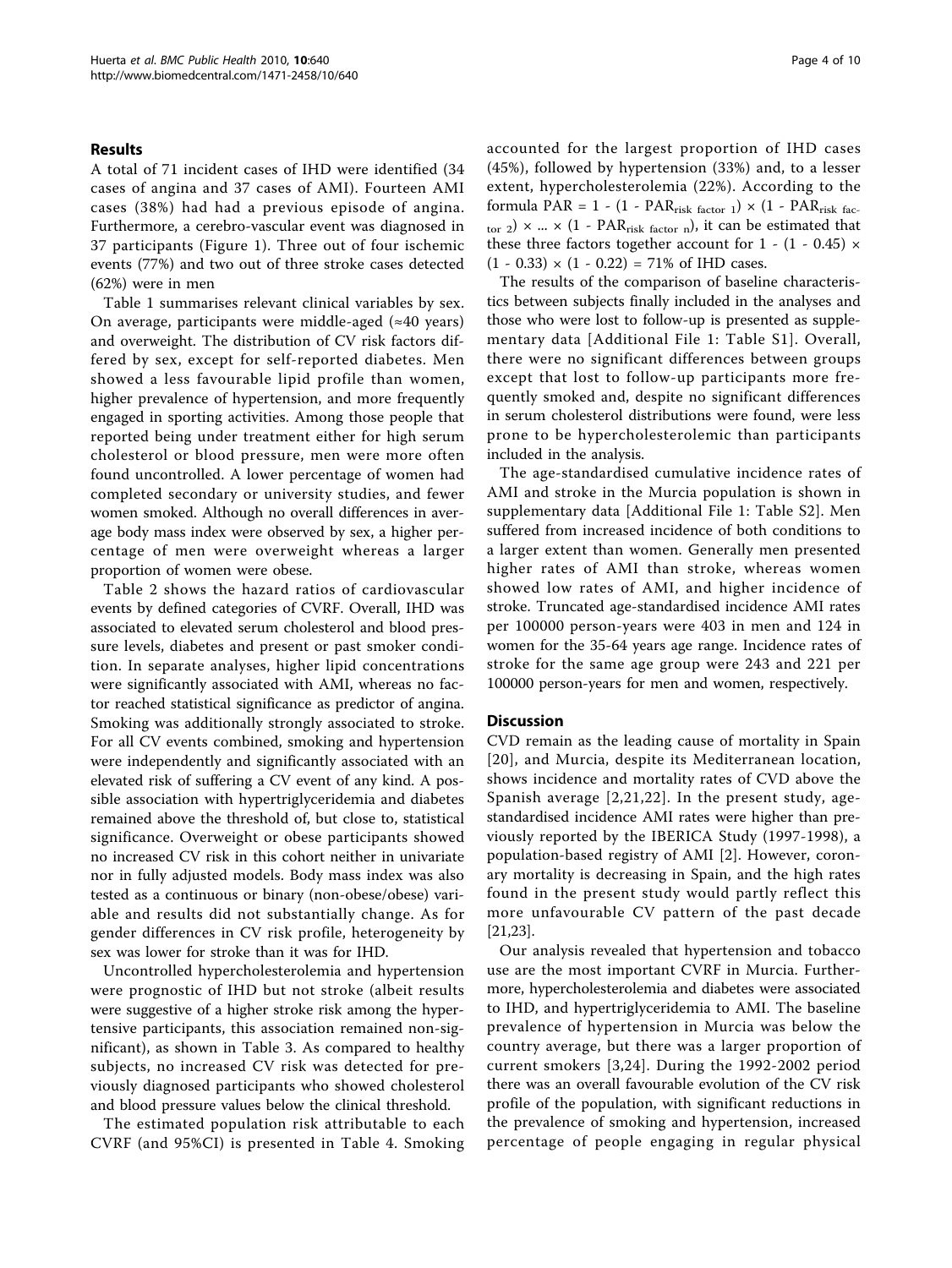#### <span id="page-4-0"></span>Table 1 Distribution of cardiovascular risk factors by sex among cohort participants (≥18 years)

|                                   |                             |        | Men $(N = 956)$ |        | Women ( $N = 1067$ ) |           |
|-----------------------------------|-----------------------------|--------|-----------------|--------|----------------------|-----------|
|                                   |                             | Median | iQR             | Median | IQR                  | P         |
| Age at recruitment (years)        |                             | 39.3   | 19.5            | 40.5   | 19.0                 | 0,699     |
| Body mass index $(kg/m^2)$        |                             | 26.7   | 4.7             | 26.3   | 6.6                  | 0,572     |
| Total serum cholesterol (mg/dl)   |                             | 196.0  | 63.5            | 186.0  | 63.0                 | < 0,001   |
| Serum triglycerides (mg/dl)       |                             | 118.0  | 86.5            | 84.0   | 51.0                 | $<$ 0,001 |
| Systolic blood pressure (mmHg)    |                             | 129.0  | 20.0            | 121.0  | 24.0                 | < 0,001   |
| Diastolic blood pressure (mmHg)   |                             | 79.0   | 16.0            | 76.0   | 16.0                 | $<$ 0,001 |
|                                   |                             | N      | %               | N      | %                    | P         |
| Hypercholesterolemia <sup>a</sup> | No                          | 664    | 69.5            | 792    | 74.2                 |           |
|                                   | Controlled                  | 100    | 10.5            | 105    | 9.8                  |           |
|                                   | Uncontrolled                | 164    | 17.2            | 143    | 13.4                 | 0.040     |
|                                   | Unknown <sup>d</sup>        | 28     | 2.9             | 27     | 2.5                  |           |
| Triglyceridemia                   | <150 mg/dl                  | 650    | 68.0            | 943    | 88.4                 |           |
|                                   | $\geq$ 150 mg/dl            | 306    | 32.0            | 124    | 11.6                 | < 0,001   |
| <b>Educational level</b>          | Illiterate                  | 19     | 2.0             | 47     | 4.4                  |           |
|                                   | Incomplete primary          | 255    | 26.7            | 374    | 35.1                 |           |
|                                   | Primary shool               | 394    | 41.2            | 428    | 40.1                 |           |
|                                   | Secondary school            | 165    | 17.3            | 130    | 12.2                 |           |
|                                   | University                  | 123    | 12.9            | 88     | 8.2                  | < 0,001   |
| Hypertension <sup>b</sup>         | No                          | 562    | 58.8            | 695    | 65.0                 |           |
|                                   | Controlled                  | 60     | 6.3             | 101    | 9.4                  |           |
|                                   | Uncontrolled                | 310    | 32.4            | 265    | 24.8                 | $<$ 0,001 |
|                                   | Unknown <sup>d</sup>        | 24     | 2.5             | 9      | 0.8                  |           |
| Diabetes <sup>c</sup>             | No                          | 859    | 89.9            | 945    | 88.6                 |           |
|                                   | Yes                         | 74     | 7.7             | 103    | 9.7                  | 0,140     |
|                                   | Unknown <sup>d</sup>        | 23     | 2.4             | 19     | 1.8                  |           |
| Smoking                           | Non-smoker                  | 309    | 32.3            | 740    | 69.4                 |           |
|                                   | Former smoker               | 132    | 13.8            | 37     | 3.5                  |           |
|                                   | Smoker                      | 515    | 53.9            | 290    | 27.2                 | < 0,001   |
| Body mass index                   | $<$ 25 kg/m <sup>2</sup>    | 293    | 30.7            | 413    | 38.7                 |           |
|                                   | 25-29.9 kg/m <sup>2</sup>   | 485    | 50.7            | 378    | 35.4                 |           |
|                                   | $\geq$ 30 kg/m <sup>2</sup> | 178    | 18.6            | 276    | 25.9                 | < 0.001   |
| Moderate physical activity        | None                        | 722    | 80,8            | 972    | 91,1                 |           |
|                                   | $<1/2$ h/day                | 97     | 10,2            | 54     | 5,1                  |           |
|                                   | $\geq$ 1/2 h/day            | 87     | 8,1             | 41     | 3,8                  | $<$ 0,001 |
| Intense physical activity         | None                        | 830    | 86,8            | 1011   | 94,8                 |           |
|                                   | <2 h/day                    | 40     | 4,2             | 19     | 1,8                  |           |
|                                   | $\geq$ 2 h/day              | 86     | 9,0             | 37     | 3,5                  | $<$ 0,001 |

IQR: Interquartile range  $(Q_3 - Q_1)$ .

<sup>a</sup>Controlled hypercholesterolemia defined as prior diagnosis of hypercholesterolemia or use of lipid-lowering medication and total serum cholesterol <240 mg/dl; uncontrolled hypercholesterolemia defined as total serum cholesterol ≥240 mg/dl.

bControlled hypertension defined as prior diagnosis of hypertension or use of anti-hypertensive medication and systolic/diastolic blood pressure <140/90 mmHg; uncontrolled hypertension defined as systolic/diastolic blood pressure ≥140/90 mmHg.

c Defined as a self-reported diagnosis of diabetes or prescription of insulin or oral anti-diabetic medication.

<sup>d</sup>Participants with missing data on drug use, excluded from statistical tests.

activity, and control of overweight prevalence in the region, in spite of which hypercholesterolemia increased by 30% [[25\]](#page-8-0). However, changes in the exposition levels over time were not assessed in the members of the cohort and could not be accounted for in the analyses.

According to our results, the risk of IHD was two- to three-fold higher in subjects with high cholesterol or blood pressure values, ever smokers and diabetics. Of note, hypertriglyceridemia, a factor systematically excluded from CV risk charts and equations [\[8](#page-8-0)-[10\]](#page-8-0), was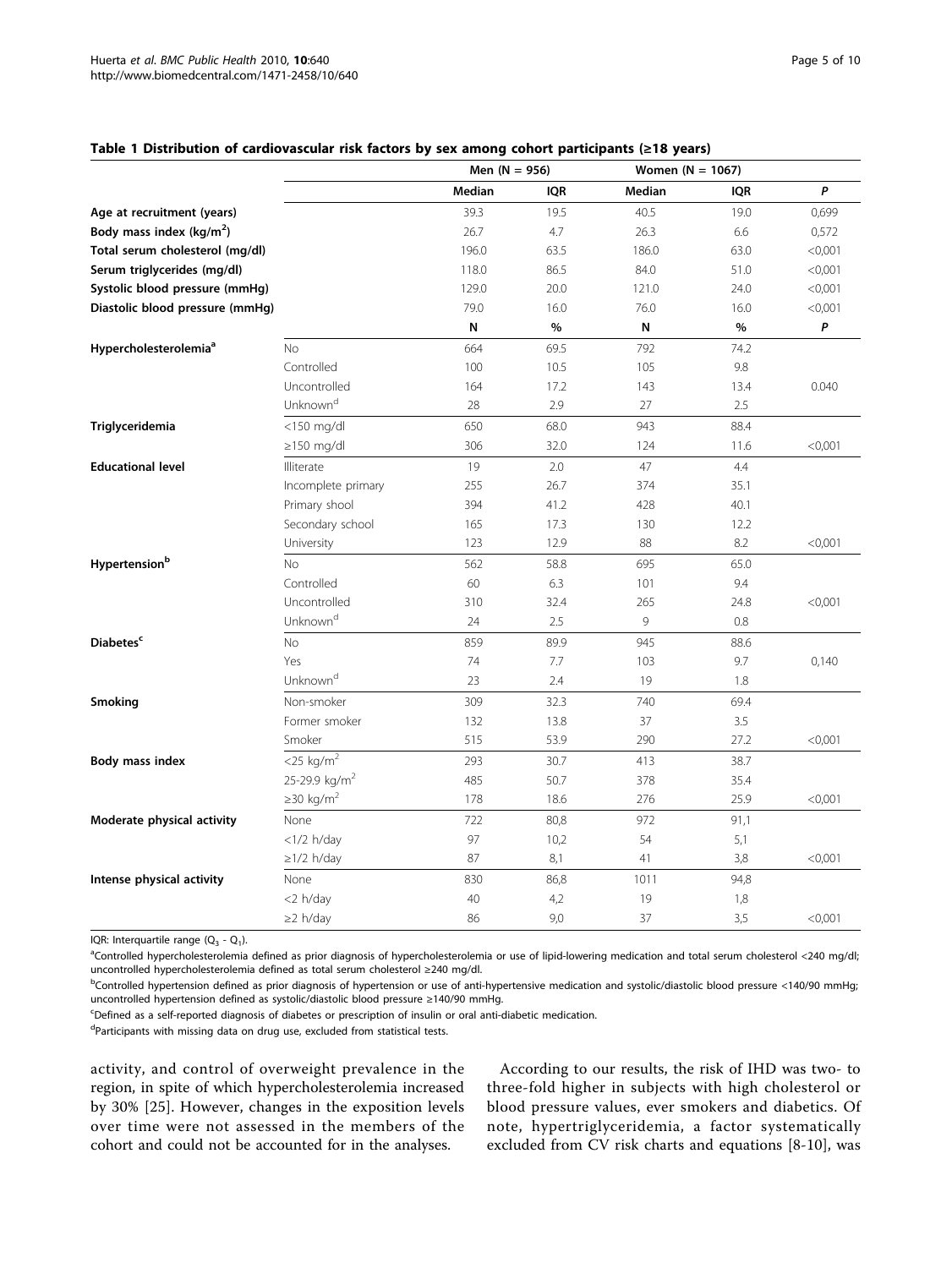|                                     |                 |                        |              | Ischemic heart disease |                                                                                              |                                              |                             | <b>Stroke</b>                                |              | All events                                   |
|-------------------------------------|-----------------|------------------------|--------------|------------------------|----------------------------------------------------------------------------------------------|----------------------------------------------|-----------------------------|----------------------------------------------|--------------|----------------------------------------------|
|                                     |                 | Angina                 |              | AMI                    |                                                                                              | All ischemic events                          |                             |                                              |              |                                              |
|                                     | Py/<br>cases    | HR (95% CI)            | Py/<br>cases | HR (95% CI)            | Py/<br>cases                                                                                 | HR (95% CI)                                  | Py/<br>cases                | HR (95% CI)                                  | Py/<br>cases | HR (95% CI)                                  |
| <b>Total cholesterol</b><br>(mg/dl) |                 |                        |              |                        |                                                                                              |                                              |                             |                                              |              |                                              |
| $<$ 200                             | 15393/<br>10    | $\overline{1}$         | 15404/8      | $\overline{1}$         | 15381/<br>16                                                                                 | 1                                            | 15454/<br>19                | $\overline{1}$                               | 15308/<br>31 | $\mathbf{1}$                                 |
| 200-239                             | 7154/8          | $1.14(0.43 -$<br>3.05) | 7182/7       | $0.83$ (0.29-<br>2.39) | 7138/12                                                                                      | $0.97(0.44 -$<br>2.11)                       | 7232/9                      | $0.54(0.23 -$<br>1.28)                       | 7104/18      | $0.71(0.39 -$<br>1.29)                       |
| $\geq$ 240                          | 3814/16         | 2.27 (0.91-<br>5.68)   | 3813/22      | 2.85 (1.16-<br>6.99    | 3757/29                                                                                      | 2.59 (1.30-<br>5.14)                         | 3913/9                      | $0.79$ $(0.33 -$<br>1.90)                    | 7105/32      | 1.61 (0.92-<br>2.81)                         |
| P for trend (categorical)           |                 | $P = 0.075$            |              | $P = 0.009$            |                                                                                              | $P = 0.005$                                  |                             | $P = 0.459$                                  |              | $P = 0.119$                                  |
|                                     |                 |                        |              |                        |                                                                                              | $P_{heterogeneity by sex} =$<br>0.071        |                             | $P_{\text{heterogeneity by sex}} =$<br>0.500 |              | $P_{\text{heterogeneity by sex}} =$<br>0.024 |
| Triglycerides (mg/dl)               |                 |                        |              |                        |                                                                                              |                                              |                             |                                              |              |                                              |
| < 150                               | 20902/<br>17    | -1                     | 20947/<br>14 | $\mathbf{1}$           | 20868/<br>28                                                                                 |                                              | 21041/<br>26                | 1                                            | 20768/<br>44 | $\mathbf{1}$                                 |
|                                     | ≥150 5459/17    | $1.64$ (0.77-<br>3.50) | 5452/23      | 2.48 (1.17-<br>5.27)   | 5408/29                                                                                      | $1.64(0.91 -$<br>2.94)                       | 5558/11                     | $0.83$ (0.39-<br>1.79)                       | 5369/37      | 1.52 (0.94-<br>2.47)                         |
|                                     |                 |                        |              |                        | $P_{\text{heterogeneity by sex}} =$<br>$P_{\text{heterogeneity by sex}} =$<br>0.035<br>0.003 |                                              |                             | $P_{\text{heterogeneity by sex}} =$<br>0.009 |              |                                              |
| Blood pressure (mm Hg)              |                 |                        |              |                        |                                                                                              |                                              |                             |                                              |              |                                              |
| $<$ 140/90 19212/                   | 12              | $\overline{1}$         | 19151/9      | $\mathbf{1}$           | 19103/<br>17                                                                                 | 1                                            | 19258/<br>13                | 1                                            | 19067/<br>25 | $\mathbf{1}$                                 |
| $\geq$ 140/90                       |                 | 2.12 (0.95-<br>4.71)   | 7248/28      | 3.68 (1.62-<br>8.34)   | 7172/40                                                                                      | 2.59 (1.39-<br>4.84)                         | 7341/24                     | 1.92 (0.91-<br>4.01)                         | 7070/56      | 2.44 (1.46-<br>4.07)                         |
|                                     |                 |                        |              |                        |                                                                                              | $P_{heterogeneity by sex} =$<br>0.040        |                             | $P_{heterogeneity by sex} =$<br>0.964        |              | $P_{\text{heterogeneity by sex}} =$<br>0.101 |
| <b>Diabetes<sup>a</sup></b>         |                 |                        |              |                        |                                                                                              |                                              |                             |                                              |              |                                              |
| No.                                 | 23620/<br>23    | $\mathbf{1}$           | 23627/<br>28 | $\mathbf{1}$           | 23553/<br>40                                                                                 | $\mathbf{1}$                                 | 23820/<br>29                | $\mathbf{1}$                                 | 23449/<br>61 | $\overline{1}$                               |
| Yes                                 | 2179/9          | 2.04 (0.95-<br>4.71)   | 2199/9       | 1.77 (0.79-<br>3.97)   | 2162/15                                                                                      | 1.98 (1.02-<br>3.83)                         | 2216/7                      | 1.45 (0.60-<br>3.47                          | 2135/18      | $1.67(0.96 -$<br>2.92)                       |
|                                     |                 |                        |              |                        |                                                                                              | $P_{\text{heterogeneity by sex}} =$<br>0.004 |                             | $P_{heterogeneity by sex} =$<br>0.483        |              | $P_{\text{heterogeneity by sex}} =$<br>0.010 |
| Ever smoking                        |                 |                        |              |                        |                                                                                              |                                              |                             |                                              |              |                                              |
|                                     | No 13623/<br>15 | -1                     | 13660/<br>13 | $\mathbf{1}$           | 13597/<br>21                                                                                 | 1                                            | 13723/<br>16                | 1                                            | 13526/<br>32 | $\mathbf{1}$                                 |
|                                     | Yes 2070/19     | 1.93 (0.78<br>4.74)    | 12739/<br>24 | 1.94 (0.84-<br>4.51)   | 12679/<br>36                                                                                 | $2.22(1.10 -$<br>4.46)                       | 12875/<br>21                | 3.88 (1.31-<br>11.50)                        | 12610/<br>49 | 2.39 (1.31-<br>4.38)                         |
|                                     |                 |                        |              |                        |                                                                                              | $P_{\text{heterogeneity by sex}} =$<br>0.010 |                             | $P_{heterogeneity by sex} =$<br>0.716        |              | $P_{heterogeneity by sex} =$<br>0.030        |
| <b>BMI</b> categories <sup>b</sup>  |                 |                        |              |                        |                                                                                              |                                              |                             |                                              |              |                                              |
| Normal weight 9328/4                |                 | -1                     | 9324/5       | $\mathbf{1}$           | 9317/7                                                                                       | 1                                            | 9387/4                      | $\mathbf{1}$                                 | 9306/10      | $\mathbf{1}$                                 |
| Overweight 11221/                   | 18              | $1.07(0.33 -$<br>3.41) | 11232/<br>24 | $0.82(0.29 -$<br>2.33) | 1176/33                                                                                      | 1.06 (0.44-<br>2.52)                         | 11346/<br>16                | 2.61 (0.72-<br>9.42)                         | 11114/<br>43 | $1.29(0.62 -$<br>2.66)                       |
|                                     | Obese 5811/12   | $0.91(0.26 -$<br>3.18) | 5843/8       | $0.38(0.11 -$<br>1.27) | 5783/17                                                                                      | $0.76$ (0.29-<br>1.99)                       | 5866/17                     | 2.56 (0.69-<br>9.48)                         | 5717/28      | 1.08 (0.50-<br>2.34)                         |
| $P$ for trend (categorical)         |                 | $P = 0.801$            |              | $P = 0.065$            | $\lrcorner^{\mathsf{C}}$                                                                     | $P = 0.455$                                  | $\lrcorner^{\, \mathsf{C}}$ | $P = 0.216$                                  | $\llcorner$  | $P = 0.950$                                  |

## <span id="page-5-0"></span>Table 2 Risk of incident cardiovascular disease in a cohort of adult population from Murcia (south-east Spain)

AMI: Acute myocardial infarction; Py: Person-years. HR: Hazard ratio. CI: confidence interval.

Cox models adjusted by all variables in the table, plus educational level and physical activity of moderate and high intensity, and stratified by sex and age. <sup>a</sup>Defined as a self-reported diagnosis of diabetes or prescription of insulin or oral anti-diabetic medication.

 $^{\rm b}$ Normal weight: Body mass index (BMI) <24.9 kg/m<sup>2</sup>; overweight: 25 ≤ BMI < 29.9 kg/m<sup>2</sup>; obese: BMI ≥30 kg/m<sup>2</sup> .

<sup>c</sup>Heterogeneity by sex cannot be assessed because the lack of cases in the reference category for women prevents fitting a regression model.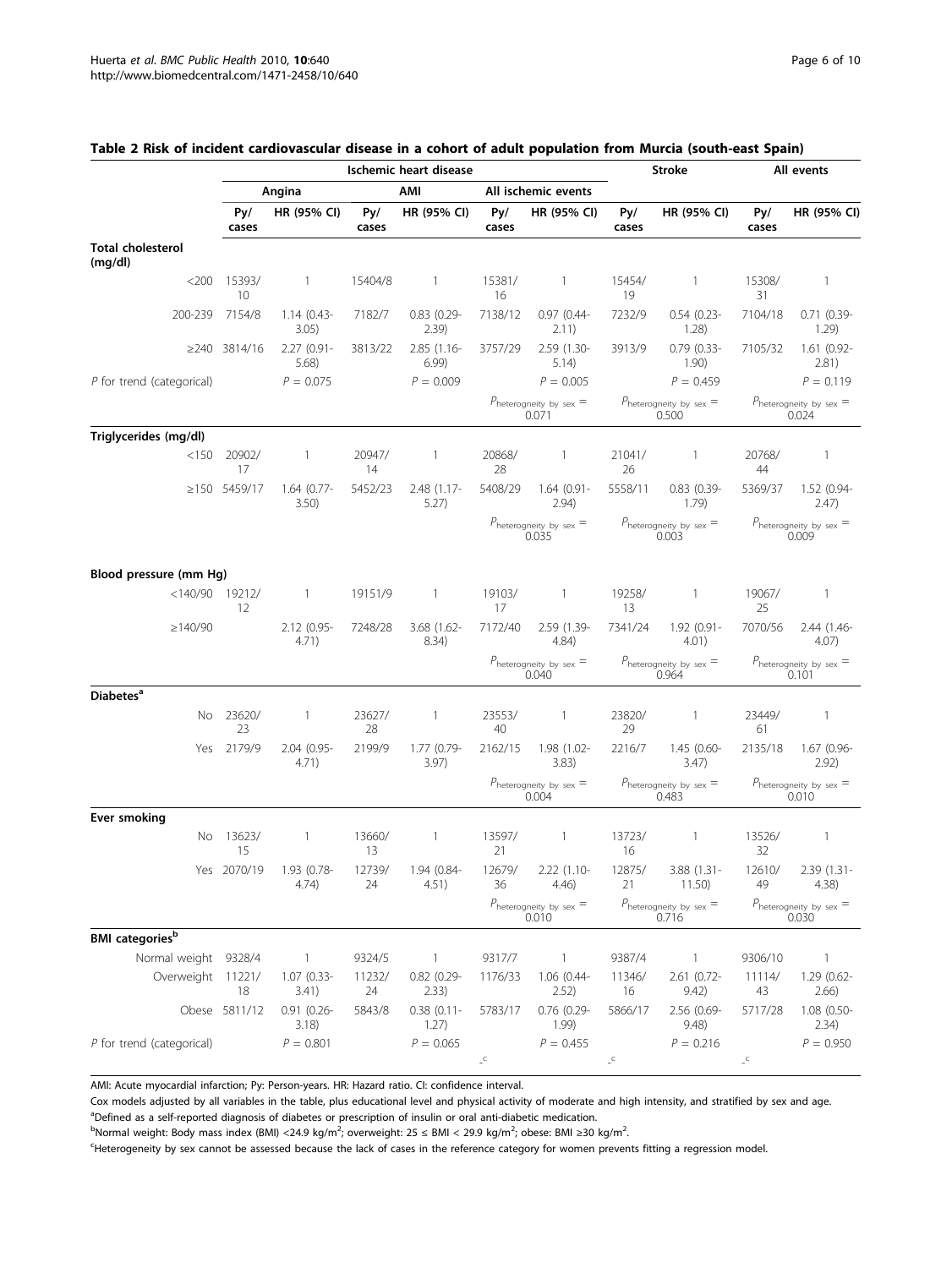|                                   |              | Ischemic heart disease |              |                       |                                       |                                       | <b>Stroke</b>                         |                                       | All events                              |                                       |
|-----------------------------------|--------------|------------------------|--------------|-----------------------|---------------------------------------|---------------------------------------|---------------------------------------|---------------------------------------|-----------------------------------------|---------------------------------------|
|                                   |              | Angina                 |              | AMI                   |                                       | All ischemic events                   |                                       |                                       |                                         |                                       |
|                                   | Py/<br>cases | <b>HR (95%CI)</b>      | Py/<br>cases | <b>HR 95%CI</b>       | Py/<br>cases                          | <b>HR 95%CI</b>                       | Py/<br>cases                          | <b>HR 95%CI</b>                       | Py/<br>cases                            | <b>HR 95%CI</b>                       |
| Hypercholesterolemia <sup>a</sup> |              |                        |              |                       |                                       |                                       |                                       |                                       |                                         |                                       |
| No                                | 19194/<br>12 |                        | 19213/<br>10 |                       | 19170/<br>19                          |                                       | 19288/<br>20                          |                                       | 19113/<br>37                            |                                       |
| Controlled                        | 2609/5       | 1,22 (0,39-<br>3,81)   | 2629/4       | 1,30 (0,39-<br>4.37)  | 2606/7                                | 1,18 (0,47-<br>2,96)                  | 2676/7                                | 1,44 (0,56-<br>3,67)                  | 2578/11                                 | 1,08 (0,53-<br>2,24)                  |
| Uncontrolled 3814/16              |              | 2,20 (0.94-<br>5.16)   | 3813/22      | 3,57 (1,57-<br>8.12)  | 3757/29                               | 2,83 (1,49-<br>5,37)                  | 3913/9                                | $1,08$ (0,45-<br>2,60)                | 3724/32                                 | $1.89(1,11-$<br>3,23)                 |
|                                   |              |                        |              |                       | $P_{heterogeneity by sex} =$<br>0.789 |                                       | $P_{heterogeneity by sex} =$<br>0.097 |                                       | $P_{heterogeneity}$ by sex $=$<br>0.217 |                                       |
| Hypertension <sup>b</sup>         |              |                        |              |                       |                                       |                                       |                                       |                                       |                                         |                                       |
| No                                | 16631/7      |                        | 16633/7      |                       | 16614/<br>12                          |                                       | 16683/9                               |                                       | 16580/<br>18                            |                                       |
| Controlled                        | 2043/4       | 3,32 (0,89-<br>12,36)  | 2069/2       | 1,80 (0,36-<br>9,17)  | 2040/5                                | $2,71$ (0,90-<br>8,12)                | 2126/4                                | 1,98 (0,56-<br>6.98)                  | 2037/7                                  | 2,22 (0,89-<br>5,54)                  |
| Uncontrolled 7238/23              |              | 2,78 (1,10-<br>7,08    | 7248/28      | 4,06 (1,64-<br>10.03) | 7172/40                               | $3,15$ (1,55-<br>6,40)                | 7341/24                               | 2,31 (0.98-<br>5,43)                  | 7070/56                                 | 2,85 (1,60-<br>5,06                   |
|                                   |              |                        |              |                       |                                       | $P_{heterogeneity by sex} =$<br>0.030 |                                       | $P_{heterogeneity by sex} =$<br>0.995 |                                         | $P_{heterogeneity by sex} =$<br>0.053 |

### <span id="page-6-0"></span>Table 3 Risk of incident cardiovascular disease associated to hypercholesterolemia and hypertension in a cohort of adult population from Murcia (south-east Spain)

AMI: Acute myocardial infarction; Py: Person-years. HR: Hazard ratio. CI: confidence interval.

<sup>a</sup>Controlled hypercholesterolemia defined as prior diagnosis of hypercholesterolemia or use of lipid-lowering medication and total serum cholesterol <240 mg/dl; uncontrolled hypercholesterolemia defined as total serum cholesterol ≥240 mg/dl.

bControlled hypertension defined as prior diagnosis of hypertension or use of anti-hypertensive medication and systolic/diastolic blood pressure <140/90 mmHg; uncontrolled hypertension defined as systolic/diastolic blood pressure ≥140/90 mmHg.

an independent determinant of AMI risk in this cohort of almost similar magnitude to that of serum cholesterol, in agreement with previous evidence in Spain [\[26](#page-8-0)]. On the other hand, information on diabetes was based on participants' self-reports, which are known to underrepresent the true prevalence of the condition in our

population [[27\]](#page-8-0). Thus, the CV risk assessed for diabetes might be under-estimated and should be considered with caution. Virtually no data exist in Spain on the prospective association between CVRF and incidence of ischemic or cerebro-vascular events. A study by Marín et al. [\[13\]](#page-8-0) found lower risk estimates than the present

Table 4 Population risk of ischemic heart disease attributable to the major risk factors in a cohort of adult population from Murcia (south-east Spain)

| <b>Risk factor</b>                | Prevalence of exposition among the<br>population $(\%)^e$ | 95% CI           | Relative<br>risk <sup>f</sup> | 95% CI           | Population attributable<br>risk (%) | 95% CI           |
|-----------------------------------|-----------------------------------------------------------|------------------|-------------------------------|------------------|-------------------------------------|------------------|
| Hypercholesterolemia <sup>a</sup> | 27.5                                                      | $25.3 -$<br>29.7 | 2.02                          | $1.13 -$<br>3.62 | 21.9                                | $2.1 -$<br>41.7  |
| Hypertriglyceridemia <sup>b</sup> | 16.5                                                      | $14.6 -$<br>18.5 | 1.85                          | $1.06 -$<br>3.25 | 12.4                                | $0 - 25.6$       |
| Hypertension <sup>c</sup>         | 22.2                                                      | $20.3 -$<br>24.1 | 3.21                          | $1.61 -$<br>6.42 | 32.9                                | $10.7 -$<br>55.1 |
| Diabetes <sup>d</sup>             | 6.2                                                       | $4.9 - 7.6$      | 1.68                          | $0.86 -$<br>3.29 | 4.0                                 | $0 - 10.5$       |
| Ever smoker                       | 58.7                                                      | $56.1 -$<br>61.4 | 2.41                          | $1.18 -$<br>4.91 | 45.0                                | $14.9 -$<br>75.1 |

PAR: Population Attributable Risk.

a<br>Pefined as total serum cholesterol ≥240 mg/dl, prior diagnosis of hypercholesterolemia or prescribed use of lipid-lowering medication.

b Defined as serum triglyceride concentration ≥150 mg/dl.

c Defined as systolic blood pressure ≥140 mmHg, diastolic blood pressure ≥90 mmHg, prior diagnosis of hypertension or use of anti-hypertensive medication. <sup>d</sup>Defined as a self-reported diagnosis of diabetes or prescription of insulin or oral anti-diabetic medication.

eprevalence in the population of Murcia (20-70 years) standardized to the 2001 census population of the region (data from the DINO Study, 2002).

,<br><sup>f</sup>Relative risk estimated as the hazard ratio of Cox models adjusted by all variables in the table, plus educational level, body mass index, and physical activity of moderate or high intensity, and stratified by sex and age.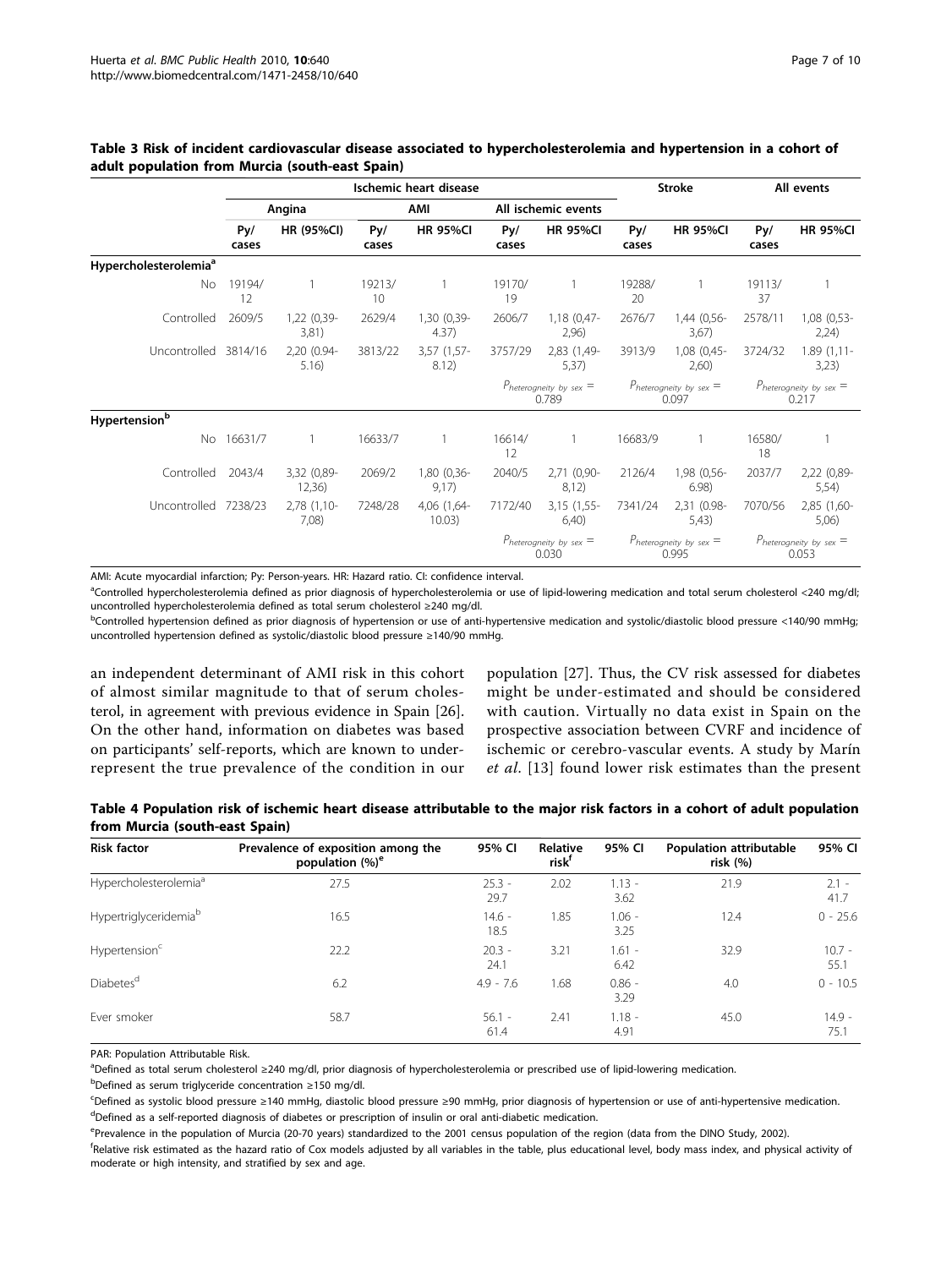study, except for tobacco use (relative risk = 2.60, 95% CI: 1.75-3.85) in a sample of men and women attending a primary care centre. Lower relative risks were also reported by Tomàs i Abadal et al. [[14\]](#page-8-0) in a male occupational cohort from north-east Spain. However, large differences regarding the design, samples studied and follow-up periods preclude direct comparisons with the present study.

The major risk factors for stroke in this population were smoking and hypertension. Evidence for stroke associations with traditional risk factors exists in the literature [[28\]](#page-9-0), but as far as we know, this is the first prospective study in Spain to present risk estimations of cerebro-vascular disease by population levels of exposure to CVRF. Diabetes was not a significant predictor of stroke, although the possibility that such an association could be detected with a prolonged follow-up time and a larger number cases should not be discarded.

According to our results and most recent estimates of CVRF prevalence [[5\]](#page-8-0), 45% of IHD cases were attributable to smoking, 33% to arterial hypertension, and 22% to hypercholesterolemia (Table [4\)](#page-6-0). Thus, hypertension displaces hypercholesterolemia as the second leading cause of CVD in this population. The limited number of IHD cases warrants caution in the interpretation and further generalization of results. Because of the high proportion of population in Murcia exposed to tobacco use, it would be expected from such initiatives as the toughening of legislation on smoking (which came into effect in the country since 2007) to have a large impact on cardiovascular prevention in the region as well as the rest of Spain. As compared with previous national estimates of PAR of IHD, it is remarkable the role of hypertension, as well as the lack of anthropometrical factors, among the population determinants of risk [[7](#page-8-0)]. Multivariate adjustment by intermediate variables such as hypertension, hypertriglyceridemia and diabetes did attenuate the estimated HR for categories of BMI, although overweight and obesity neither were significantly associated with CV risk in a univariate model (data not shown). However, obesity was twice as high in stroke cases than in non-cases (50% vs. 21.8%; data not shown), suggesting that the detection of an excess risk associated with stroke in the obese might be constrained by limited statistical power. The lack of predictive ability of excess body weight on cardiovascular outcomes in the present study should not be an obstacle for considering obesity as one of the major health problems in the region, where its prevalence is among the highest in Spain and surrounding countries [[29\]](#page-9-0).

Some limitations should be considered. Despite the long follow-up time, the study lacked power to provide separate estimates for men and women, as it would be advisable in order to better account for sex differences in the morbi-mortality patterns of CVD [[2,13\]](#page-8-0). The lack of information on potential confounding factors, such as diet or alcohol consumption [[6,](#page-8-0)[30\]](#page-9-0), might also be a limitation. There were fewer hypercholesterolemics and more ever-smokers among participants lost to follow-up [Additional File [1:](#page-8-0) Table S1], but since we have no information on the cardiovascular outcomes in these participants we are unable to predict how this selection bias could have affected the results. One fifth (21.6%) of the initial sample refused to provide a blood specimen or to undergo a physical examination. Albeit few comparisons are possible due to lack of relevant biochemical and clinical information, these were in profile younger men, more educated, with lower BMI and more prone to engage in vigorous physical activity. No differences were observed in smoking patterns. Except for age (controlled for in the analyses), none of these factors was found to significantly predict CVD, and therefore such a selection bias would probably have had a minor effect on the results.

The study has several important strengths, as the population-based longitudinal design and the estimation of PAR using regional-specific risks and prevalence data, provides the first ever prospective results on the association between CV outcomes and CVRF in the Region of Murcia, and adds to the almost inexistent evidence yet available in Spain. Our results show the extent to which the effect of certain RF, particularly lipids, might be overlooked when analysed in regard to global CV endpoints, as in the calibrated SCORE charts[[9](#page-8-0)] recommended for CV prevention in Spain [[31\]](#page-9-0). We therefore support the development of specific CV risk charts for the primary prevention of IHD in Spain [\[8](#page-8-0)], and stress the need for their validation with regional longitudinal data that account for IHD variability in Spain.

In summary, our results provide prospective estimates of coronary, cerebro-vascular and total CV risk in Murcia, corroborate a relatively high incidence of AMI within the Spanish context and underpin the importance of promoting a non-smoking lifestyle as a key objective for CV prevention.

#### Conclusions

Our study provides first-time population-based prospective estimates of IHD risk attributable to traditional CVRF in Spain. Smoking and hypertension accounted for most of the IHD risk, whereas hypercholesterolemia was third in place. However, despite its very high prevalence among the population, obesity was not a significant determinant of IHD or stroke in the region.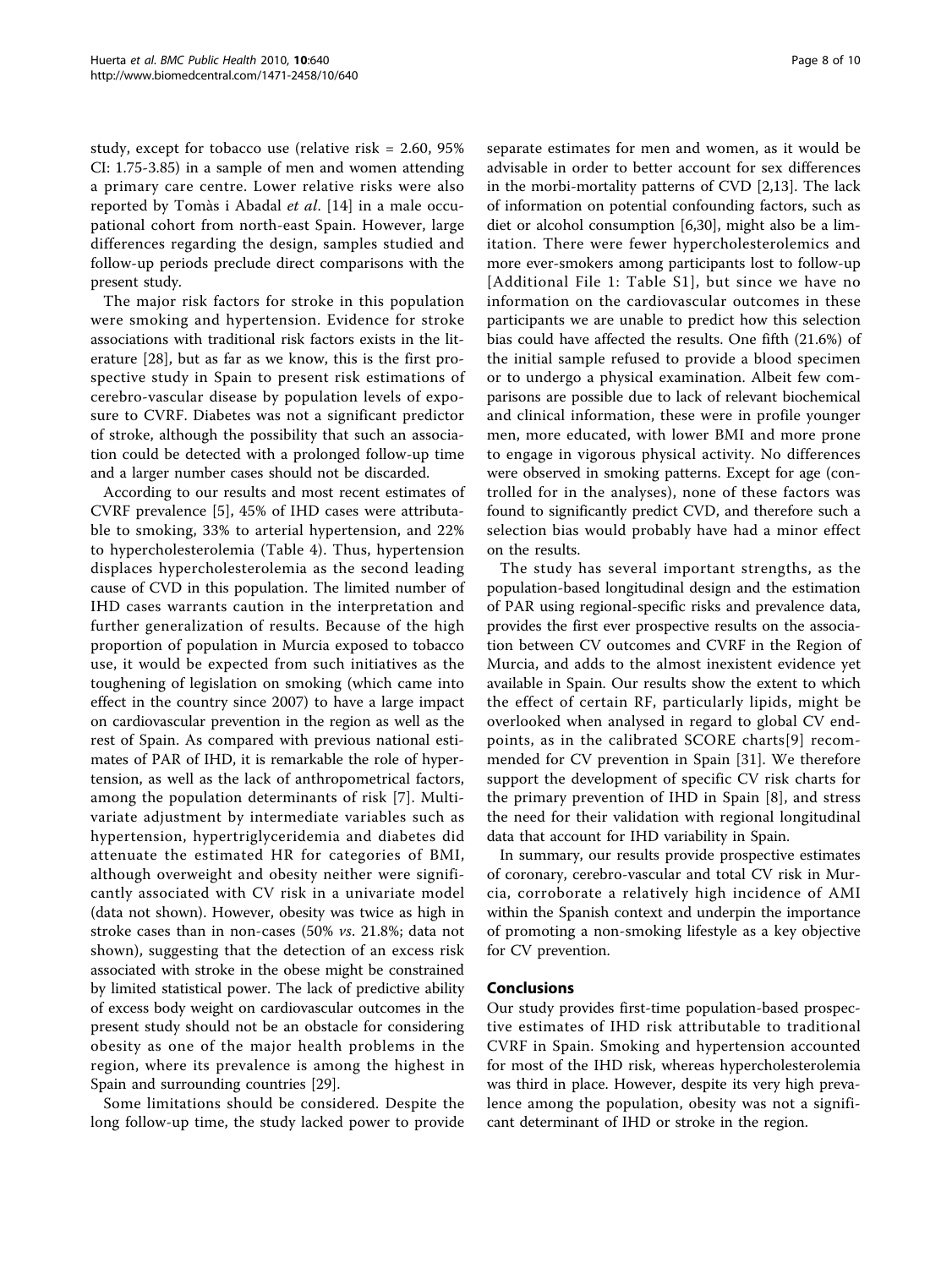## <span id="page-8-0"></span>Additional material

[Additional file 1: T](http://www.biomedcentral.com/content/supplementary/1471-2458-10-640-S1.DOC)ables S1 and S2. Table S1. Comparison of baseline characteristics between the included participants and participants lost to follow-up.Table S2. Cumulative incidence rates of acute myocardial infarction and stroke per 100000 person-years in the adult population of Murcia (south-east Spain), by sex.

#### Acknowledgements

This study has been supported by grants from the Murcia Regional Health Authority, (BORM 11/01/1991), the Spanish Health Research Fund (Refs. 92/ 0902, G03/065 and PI052765), and the Epidemiology and Public Health CIBER (Ref. AC07\_010).

#### Author details

<sup>1</sup>Department of Epidemiology, Murcia Regional Health Authority, Ronda de Levante 11, 30008 Murcia, Spain. <sup>2</sup>CIBER Epidemiología y Salud Pública (CIBERESP), Spain. <sup>3</sup>Department of Sociosanitary Sciences, University of Murcia School of Medicine, Spain.

#### Authors' contributions

JMH performed the statistical analyses and drafted the manuscript. MJT was involved in the study conception and design, coordinated the field work, participated in the analysis and drafting of the manuscript, and obtained all funding. DG was responsible for identification of new cardiovascular cases, provided critical revision of the manuscript and helped with the analysis and interpretation of data. CN was involved in the study design, critically revised the manuscript and made substantial contributions to its final content. All authors read and approved the final manuscript.

#### Competing interests

The authors declare that they have no competing interests.

Received: 25 June 2010 Accepted: 25 October 2010 Published: 25 October 2010

#### References

- Sans S, Kesteloot H, Kromhout D: The burden of cardiovascular diseases mortality in Europe. Task Force of the European Society of Cardiology on Cardiovascular Mortality and Morbidity Statistics in Europe. Eur Heart J 1997, 18:1231-1248.
- 2. Marrugat J, Elosúa R, Aldasoro E, Tormo MJ, Vanaclocha H, Segura A, Fiol M, Moreno-Iribas C, Pérez G, Arteagoitia JM, et al: [Regional variability in](http://www.ncbi.nlm.nih.gov/pubmed/15499893?dopt=Abstract) [population acute myocardial infarction cumulative incidence and](http://www.ncbi.nlm.nih.gov/pubmed/15499893?dopt=Abstract) [mortality rates in Spain 1997 and 1998.](http://www.ncbi.nlm.nih.gov/pubmed/15499893?dopt=Abstract) Eur J Epidemiol 2004, 19:831-839.
- 3. Gabriel R, Alonso M, Segura A, Tormo MJ, Artigao LM, Banegas JR, Brotons C, Elosúa R, Fernández-Cruz A, Muñiz J, et al: [Prevalence,](http://www.ncbi.nlm.nih.gov/pubmed/18817679?dopt=Abstract) [geographic distribution and geographic variability of major](http://www.ncbi.nlm.nih.gov/pubmed/18817679?dopt=Abstract) [cardiovascular risk factors in Spain. Pooled analysis of data from](http://www.ncbi.nlm.nih.gov/pubmed/18817679?dopt=Abstract) [population-based epidemiological studies: the ERICE Study.](http://www.ncbi.nlm.nih.gov/pubmed/18817679?dopt=Abstract) Rev Esp Cardiol 2008, 61:1030-1040.
- 4. Masiá R, Pena A, Marrugat J, Sala J, Vila J, Pavesi M, Covas M, Aubo C, Elosua R: [High prevalence of cardiovascular risk factors in Gerona, Spain,](http://www.ncbi.nlm.nih.gov/pubmed/10396503?dopt=Abstract) [a province with low myocardial infarction incidence. REGICOR](http://www.ncbi.nlm.nih.gov/pubmed/10396503?dopt=Abstract) [Investigators.](http://www.ncbi.nlm.nih.gov/pubmed/10396503?dopt=Abstract) J Epidemiol Community Health 1998, 52:707-715.
- Valverde JC, Tormo MJ, Navarro C, Rodríguez-Barranco M, Marco R, Egea JM, Pérez-Flores D, Ortolá JB, González-Sicilia L, Tebar J, et al: [Prevalence of](http://www.ncbi.nlm.nih.gov/pubmed/16107290?dopt=Abstract) [diabetes in Murcia \(Spain\): a Mediterranean area characterised by](http://www.ncbi.nlm.nih.gov/pubmed/16107290?dopt=Abstract) [obesity.](http://www.ncbi.nlm.nih.gov/pubmed/16107290?dopt=Abstract) Diabetes Res Clin Pract 2006, 71:202-209.
- 6. Buckland G, González CA, Agudo A, Vilardell M, Berenguer A, Amiano P, Ardanaz E, Arriola L, Barricarte A, Basterretxea M, et al: [Adherence to the](http://www.ncbi.nlm.nih.gov/pubmed/19903723?dopt=Abstract) [Mediterranean diet and risk of coronary heart disease in the Spanish](http://www.ncbi.nlm.nih.gov/pubmed/19903723?dopt=Abstract) [EPIC Cohort Study.](http://www.ncbi.nlm.nih.gov/pubmed/19903723?dopt=Abstract) Am J Epidemiol 2009, 170:1518-1529.
- 7. Medrano MJ, Pastor-Barriuso R, Boix R, del Barrio JL, Damián J, Álvarez R, Marín A: [Coronary disease risk attributable to cardiovascular risk factors](http://www.ncbi.nlm.nih.gov/pubmed/18082090?dopt=Abstract) [in the Spanish population.](http://www.ncbi.nlm.nih.gov/pubmed/18082090?dopt=Abstract) Rev Esp Cardiol 2007, 60:1250-1256.
- 8. Marrugat J, Solanas P, D'Agostino R, Sullivan L, Ordovás J, Cordón F, Ramos R, Sala J, Masiá R, Rohlfs I, et al: [Coronary risk estimation in Spain](http://www.ncbi.nlm.nih.gov/pubmed/12622955?dopt=Abstract) [using a calibrated Framingham function.](http://www.ncbi.nlm.nih.gov/pubmed/12622955?dopt=Abstract) Rev Esp Cardiol 2003, 56:253-261.
- 9. Sans S, Fitzgerald AP, Royo D, Conroy R, Graham I: [Calibrating the SCORE](http://www.ncbi.nlm.nih.gov/pubmed/17535758?dopt=Abstract) [cardiovascular risk chart for use in Spain.](http://www.ncbi.nlm.nih.gov/pubmed/17535758?dopt=Abstract) Rev Esp Cardiol 2007, 60:476-485.
- 10. Wilson PW, D'Agostino RB, Levy D, Belanger AM, Silbershatz H, Kannel WB: [Prediction of coronary heart disease using risk factor categories.](http://www.ncbi.nlm.nih.gov/pubmed/9603539?dopt=Abstract) Circulation 1998, 97:1837-1847.
- 11. Marrugat J, Subirana I, Comín E, Cabezas C, Vila J, Elosúa R, Nam BH, Ramos R, Sala J, Solanas P, et al: [Validity of an adaptation of the](http://www.ncbi.nlm.nih.gov/pubmed/17183014?dopt=Abstract) [Framingham cardiovascular risk function: the VERIFICA Study.](http://www.ncbi.nlm.nih.gov/pubmed/17183014?dopt=Abstract) J Epidemiol Community Health 2007, 61:40-47.
- 12. Marrugat J, D'Agostino R, Sullivan L, Elosúa R, Wilson P, Ordovás J, Solanas P, Cordón F, Ramos R, Sala J, et al: [An adaptation of the](http://www.ncbi.nlm.nih.gov/pubmed/12883073?dopt=Abstract) [Framingham coronary heart disease risk function to European](http://www.ncbi.nlm.nih.gov/pubmed/12883073?dopt=Abstract) [Mediterranean areas.](http://www.ncbi.nlm.nih.gov/pubmed/12883073?dopt=Abstract) J Epidemiol Community Health 2003, 57:634-638.
- 13. Marín A, Medrano MJ, González J, Pintado H, Compaired V, Bárcena M, Fustero MV, Tisaire J, Cucalon JM, Martin A, et al: [Risk of ischaemic heart](http://www.ncbi.nlm.nih.gov/pubmed/16503965?dopt=Abstract) [disease and acute myocardial infarction in a Spanish population:](http://www.ncbi.nlm.nih.gov/pubmed/16503965?dopt=Abstract) [observational prospective study in a primary-care setting.](http://www.ncbi.nlm.nih.gov/pubmed/16503965?dopt=Abstract) BMC Public Health 2006, 6:38.
- 14. Tomàs i Abadal Ll, Varas LC, Pérez I, Puig T, Balaguer I: [Factores de riesgo y](http://www.ncbi.nlm.nih.gov/pubmed/11591294?dopt=Abstract) [morbimortalidad coronaria en una cohorte laboral mediterránea seguida](http://www.ncbi.nlm.nih.gov/pubmed/11591294?dopt=Abstract) [durante 28 años \[Risk factors and coronary morbimortality in a](http://www.ncbi.nlm.nih.gov/pubmed/11591294?dopt=Abstract) [Mediterranean industrial cohort over 28 years of follow-up. The Manresa](http://www.ncbi.nlm.nih.gov/pubmed/11591294?dopt=Abstract) [Study\].](http://www.ncbi.nlm.nih.gov/pubmed/11591294?dopt=Abstract) Rev Esp Cardiol 2001, 54:1146-1154.
- 15. Tormo MJ, Navarro SC, Chirlaque L, Pérez FD: [Factores de riesgo](http://www.ncbi.nlm.nih.gov/pubmed/9477707?dopt=Abstract) [cardiovascular en la Región de Murcia, España \[Cardiovascular risk](http://www.ncbi.nlm.nih.gov/pubmed/9477707?dopt=Abstract) [factors in the Region of Murcia, Spain\].](http://www.ncbi.nlm.nih.gov/pubmed/9477707?dopt=Abstract) Rev Esp Salud Publica 1997, 71:515-529.
- 16. WHO MONICA Project: MONICA Manual Part III: Population Survey. Section 1: Population survey data component. Geneva; 1990.
- 17. Tormo MJ, Moreno-Sueskun I, Chirlaque L, Navarro SC: [Validez de un](http://www.ncbi.nlm.nih.gov/pubmed/7558630?dopt=Abstract) [cuestionario de actividad física reciente \[Validity of a questionnaire on](http://www.ncbi.nlm.nih.gov/pubmed/7558630?dopt=Abstract) [recent physical activity\].](http://www.ncbi.nlm.nih.gov/pubmed/7558630?dopt=Abstract) Gac Sanit 1995, 9:174-182.
- 18. WHO MONICA Project: MONICA Manual, Part IV: Event Registration.[[http://](http://www.ktl.fi/publications/monica/index.html) [www.ktl.fi/publications/monica/index.html\]](http://www.ktl.fi/publications/monica/index.html).
- 19. Benichou J, Palta M: Rates, Risks, Measures of Association and Impact. In Handbook of Epidemiology. Edited by: Ahrens W, Pigeot I. Berlin: Springer; 2005:89-156.
- 20. National Statistics Institute: Death statistic according to cause of death. [[http://www.ine.es/jaxi/menu.do?L=1&type=pcaxis&path=/t15/](http://www.ine.es/jaxi/menu.do?L=1&type=pcaxis&path=/t15/p417&file=inebase) [p417&file=inebase\]](http://www.ine.es/jaxi/menu.do?L=1&type=pcaxis&path=/t15/p417&file=inebase).
- 21. Boix MR, Aragones SN, Medrano Albero MJ: [Trends in mortality from](http://www.ncbi.nlm.nih.gov/pubmed/14519271?dopt=Abstract) [ischemic heart disease in 50 Spanish provinces.](http://www.ncbi.nlm.nih.gov/pubmed/14519271?dopt=Abstract) Rev Esp Cardiol 2003, 56:850-856.
- 22. Larrañaga N, Moreno C, Basterretxea M, Marín P, Chirlaque MD, Amiano P, Castilla J, Dorronsoro M, Quirós JR, Sánchez MJ, et al: [Incidence of acute](http://www.ncbi.nlm.nih.gov/pubmed/19430511?dopt=Abstract) [myocardial infarction in the Spanish EPIC cohort.](http://www.ncbi.nlm.nih.gov/pubmed/19430511?dopt=Abstract) An Sist Sanit Navar 2009, 32:51-59.
- 23. Heras M, Marrugat J, Aros F, Bosch X, Enero J, Suárez MA, Pabón P, Ancillo P, Loma-Osorio A, Rodríguez JJ, et al: [Reduction in acute](http://www.ncbi.nlm.nih.gov/pubmed/16712743?dopt=Abstract) [myocardial infarction mortality over a five-year period.](http://www.ncbi.nlm.nih.gov/pubmed/16712743?dopt=Abstract) Rev Esp Cardiol 2006, 59:200-208.
- 24. Medrano MJ, Cerrato E, Boix R, Delgado-Rodríguez M: [Factores de riesgo](http://www.ncbi.nlm.nih.gov/pubmed/15871776?dopt=Abstract) [cardiovascular en la población española: metaanálisis de estudios](http://www.ncbi.nlm.nih.gov/pubmed/15871776?dopt=Abstract) [transversales \[Cardiovascular risk factors in Spanish population:](http://www.ncbi.nlm.nih.gov/pubmed/15871776?dopt=Abstract) [metaanalysis of cross-sectional studies\].](http://www.ncbi.nlm.nih.gov/pubmed/15871776?dopt=Abstract) Med Clin (Barc) 2005, 124:606-612.
- 25. Valverde JC, Tormo MJ, Rodríguez-Barranco M, Ortolá-Devesa JB, Chirlaque MD, Navarro C: Tendencia de los principales factores de riesgo cardiovascular en la Región de Murcia (1992-2002) [Trends in major cardiovascular disease risk factors in the Region of Murcia (1992-2002)]. [[http://www.murciasalud.es/recursos/ficheros/45349-boletinokokok.pdf\]](http://www.murciasalud.es/recursos/ficheros/45349-boletinokokok.pdf).
- 26. Gutiérrez Fuentes JA, Gómez-Jerique J, Gómez de la Cámara, Rubio MA, García HA, Arístegui I: [Descripción de la evolución del perfil](http://www.ncbi.nlm.nih.gov/pubmed/11141438?dopt=Abstract) [cardiovascular \[Diet and cardiovascular risk in Spain. Description of the](http://www.ncbi.nlm.nih.gov/pubmed/11141438?dopt=Abstract) [evolution of cardiovascular profile\].](http://www.ncbi.nlm.nih.gov/pubmed/11141438?dopt=Abstract) Med Clin (Barc) 2000, 115:726-729.
- 27. Huerta JM, Tormo MJ, Egea-Caparrós JM, Ortolá-Devesa JB, Navarro C: [Accuracy of self-reported diabetes, hypertension and hyperlipidemia in](http://www.ncbi.nlm.nih.gov/pubmed/19232187?dopt=Abstract) [the adult Spanish population. DINO study findings.](http://www.ncbi.nlm.nih.gov/pubmed/19232187?dopt=Abstract) Rev Esp Cardiol 2009, 62:143-152.